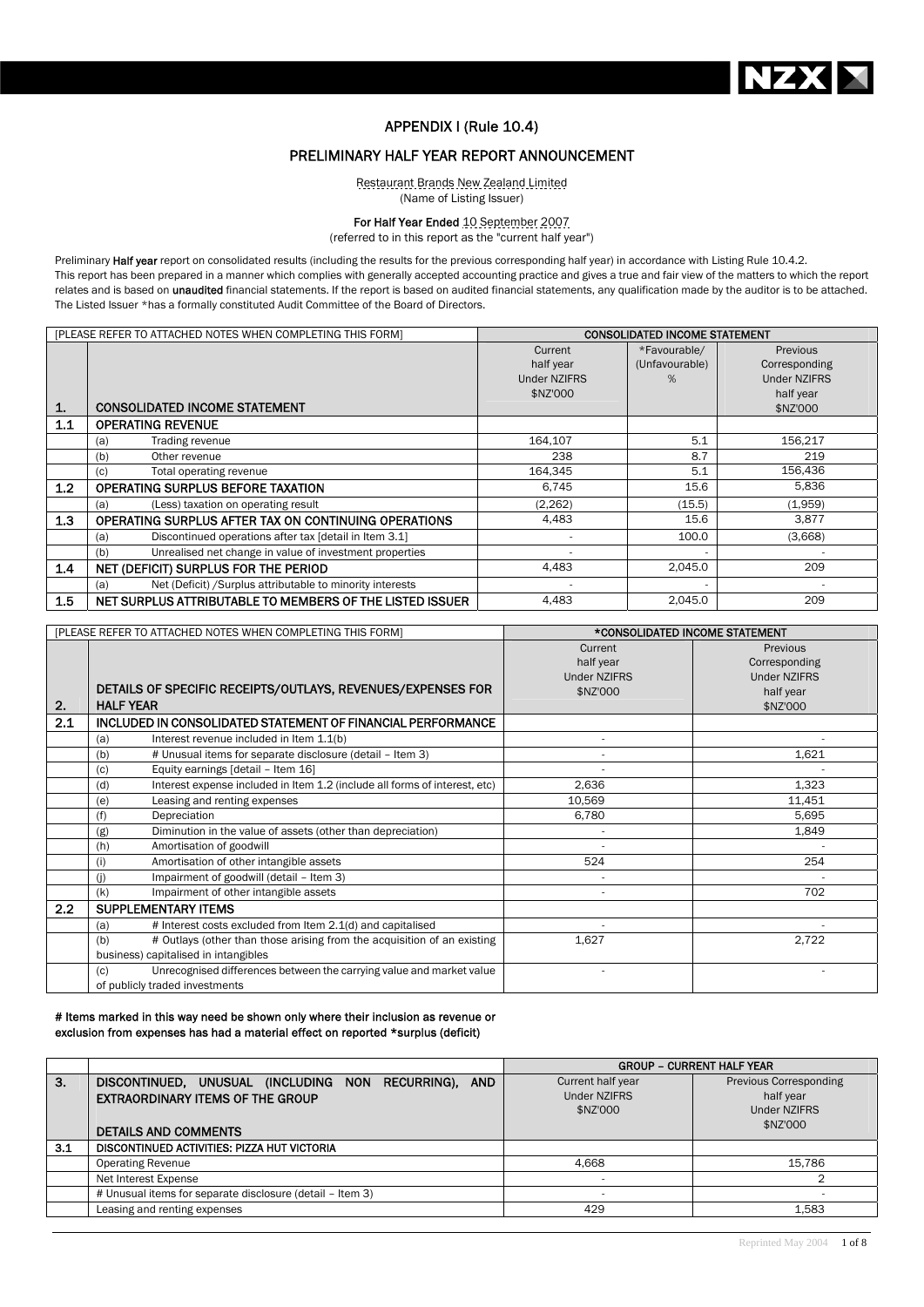

|     | Depreciation and Amortisation                                      |         |         |
|-----|--------------------------------------------------------------------|---------|---------|
|     | Costs from restructuring stores                                    |         | 163     |
|     | Diminution in the value of assets (other than depreciation)        |         | 1.849   |
|     | Impairment of other intangible assets                              |         | 702     |
|     | Release of exit provision                                          | (1,011) |         |
|     | <b>Operating (Deficit) Surplus</b>                                 |         | (3,668) |
|     | TOTAL DISCONTINUED ACTIVITIES                                      |         | (3,668) |
| 3.2 | <b>MATERIAL UNUSUAL ITEMS</b>                                      |         |         |
|     | Material Unusual (including Non Recurring) items (included in 1.2) |         |         |
|     | Description:                                                       |         |         |
|     | Non trading costs from store relocation and refurbishment costs    | 1.413   | 1.458   |
|     | TOTAL MATERIAL UNUSUAL ITEMS                                       | 1.413   | 1.458   |

|                                       | <b>GROUP - CURRENT HALF YEAR</b> |                          |  |  |
|---------------------------------------|----------------------------------|--------------------------|--|--|
| <b>DETAILS AND COMMENTS</b>           | <b>Operating Revenue</b>         | <b>Operating Surplus</b> |  |  |
|                                       | \$NZ'000                         | \$NZ'000                 |  |  |
| Extraordinary Items (Ref. Item 1.3(a) |                                  |                          |  |  |
| Description:                          |                                  |                          |  |  |
| TOTAL EXTRAORDINARY ITEMS             | nil                              | nil                      |  |  |

|     |                                                                   | <b>RECONCILIATION OF MOVEMENT IN CAPITAL AND RESERVES</b> |                                  |  |
|-----|-------------------------------------------------------------------|-----------------------------------------------------------|----------------------------------|--|
| 4.  | <b>RECONCILIATION OF MOVEMENT IN CAPITAL AND RESERVES</b>         | Current half year                                         | Previous corresponding half year |  |
|     |                                                                   | <b>Under NZIFRS</b>                                       | <b>Under NZIFRS</b>              |  |
|     |                                                                   | \$NZ'000                                                  | \$NZ'000                         |  |
| 4.1 | *NET (DEFICIT) / SURPLUS ATTRIBUTABLE TO MEMBERS OF LISTED        | 4,483                                                     | 209                              |  |
|     | <b>ISSUER</b>                                                     |                                                           |                                  |  |
|     | *Net (Deficit) / Surplus attributable to minority interest<br>(a) |                                                           |                                  |  |
| 4.2 | OTHER RECOGNISED REVENUE AND EXPENSES                             |                                                           |                                  |  |
|     | * Increases (decreases) in revaluation reserves<br>(a)            |                                                           |                                  |  |
|     | <b>Currency Translation Differences</b><br>(b)                    | 179                                                       | 402                              |  |
|     | Minority interest in other recognized revenue and expenses<br>(c) |                                                           |                                  |  |
|     | Other<br>(d)                                                      |                                                           | (2)                              |  |
| 4.3 | TOTAL RECOGNISED REVENUES AND EXPENSES                            | 4.662                                                     | 609                              |  |
| 4.4 | <b>OTHER MOVEMENTS</b>                                            |                                                           |                                  |  |
|     | Contributions by Owners<br>(a)                                    | 5                                                         | 40                               |  |
|     | Distributions to Owners<br>(b)                                    | (3, 121)                                                  | (5, 751)                         |  |
|     | Other<br>(c)                                                      | 208                                                       | 411                              |  |
| 4.5 | EQUITY AT BEGINNING OF HALF YEAR                                  | 32,631                                                    | 43,910                           |  |
| 4.6 | EQUITY AT END OF HALF YEAR                                        | 34,385                                                    | 39,219                           |  |

|    |                                                                                | <b>EARNINGS PER SECURITY</b> |                                  |  |
|----|--------------------------------------------------------------------------------|------------------------------|----------------------------------|--|
| 5. | <b>EARNINGS PER SECURITY</b>                                                   | Current *half year           | Previous corresponding half year |  |
|    | Calculation of basic and fully diluted, EPS in accordance with IAS33: Earnings | <b>Under NZIFRS</b>          | <b>Under NZIFRS</b>              |  |
|    | Per Share                                                                      | NZ cents                     | NZ cents                         |  |
|    | Basic EPS<br>(a)                                                               | 4.62                         | 0.22                             |  |
|    | Diluted EPS (if materially different from (a))<br>(b)                          |                              |                                  |  |
|    |                                                                                |                              |                                  |  |
| 6. | <b>MATERIAL ACQUISITIONS OF SUBSIDIARIES</b> [see Note (VII) attached]:        |                              |                                  |  |
|    | Name of subsidiary or group of subsidiaries<br>(a)                             | nil                          | nil                              |  |
|    | Percentage of ownership acquired<br>(b)                                        | nil                          | nil                              |  |
|    | Contribution to consolidated net *Surplus (Deficit) (item 1.4)<br>(C)          | nil                          | nil                              |  |
|    | Date from which such contribution has been calculated<br>(d)                   | n/a                          | n/a                              |  |
|    |                                                                                | nil                          | nil                              |  |

| <b>MATERIAL DISPOSALS OF SUBSIDIARIES</b> [see Note (VII) attached]:               |     |     |
|------------------------------------------------------------------------------------|-----|-----|
| Name of subsidiary or group of subsidiaries<br>(a)                                 | nil | nil |
| Contribution of subsidiaries to consolidated net *Surplus (Deficit) (item<br>(b)   | nil | nil |
| 1.4)                                                                               |     |     |
| Date to which such contribution has been calculated<br>(c)                         | n/a | n/a |
| Contribution to consolidated net *Surplus (Deficit) (item 1.4) for the<br>(d)      | nil | nil |
| previous corresponding half year                                                   |     |     |
| Contribution to consolidated net *Surplus (Deficit) (item 1.4) from sale of<br>(e) | nil | nil |
| subsidiary                                                                         |     |     |

## 8. REPORTS FOR INDUSTRY AND GEOGRAPHICAL SEGMENTS

Information on the industry and geographical segments of the Listed Issuer to be reported for the half year in accordance with the provisions of NZ IAS 14: Financial Reporting for Segments. Because of the differing nature and extent of segments among Listed Issuers, no complete proforma is provided, and the segment information should be completed separately and attached to this report. However, the following shows a suitable list of items for presentation and indicates which amounts should agree with items included elsewhere in the half year report:

The group's activities during the period were the operation of quick service and take-away restaurant concepts in New Zealand and Australia. The table attached shows the analysis between continued and discontinued operations.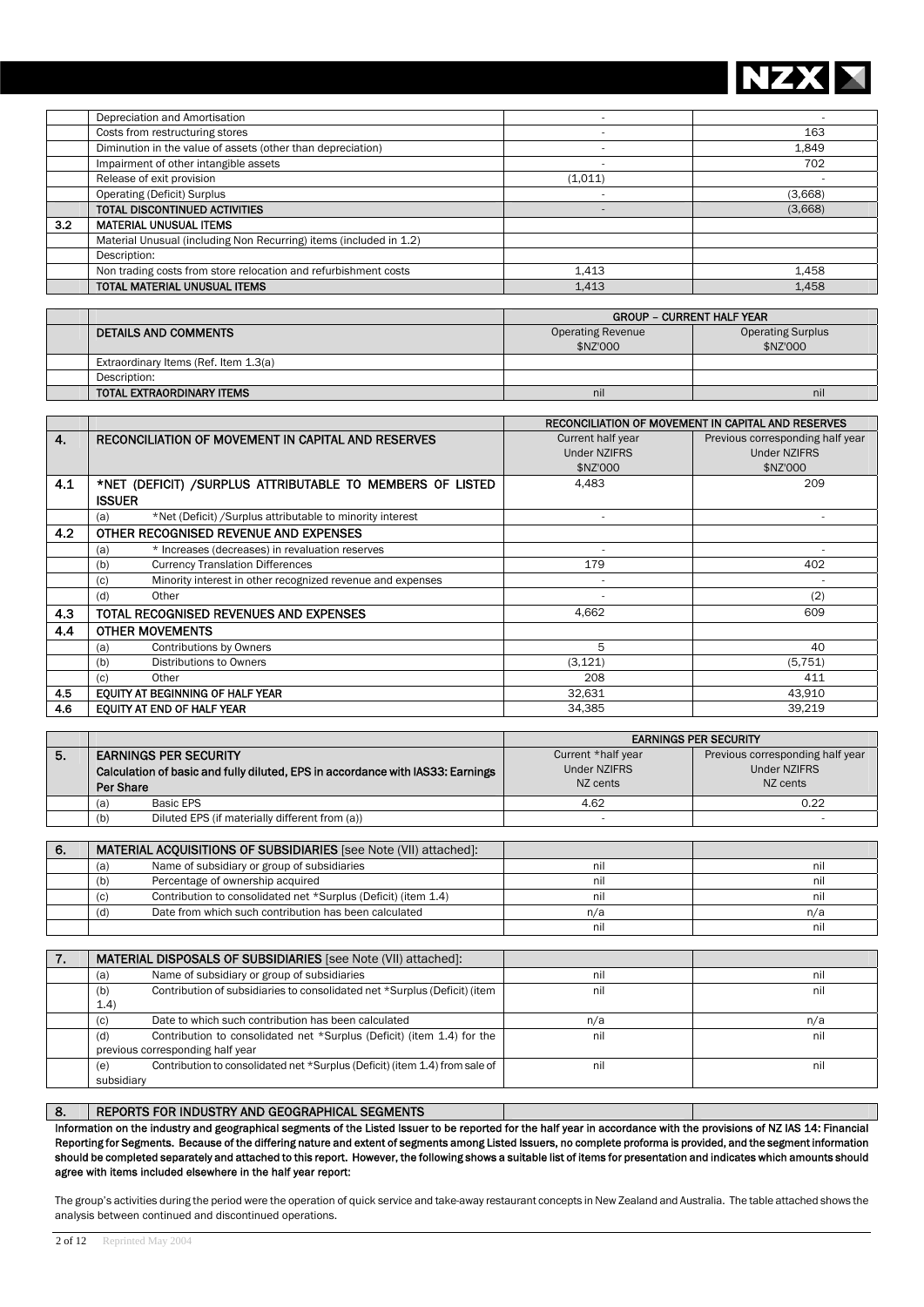

# **Analysis of Income Statement**

**For the period 1 March 2007 to 10 September 2007 (2008 Half Year)**

| \$000 (Unaudited)                                      |                                 | Half Year 2008                           |              |                                 | Half Year 2007                           |                          |                                 | Full Year 2007                           |              |  |
|--------------------------------------------------------|---------------------------------|------------------------------------------|--------------|---------------------------------|------------------------------------------|--------------------------|---------------------------------|------------------------------------------|--------------|--|
|                                                        | Continuing<br><b>Operations</b> | <b>Discontinued</b><br><b>Operations</b> | <b>Total</b> | Continuing<br><b>Operations</b> | <b>Discontinued</b><br><b>Operations</b> | <b>Total</b>             | Continuing<br><b>Operations</b> | <b>Discontinued</b><br><b>Operations</b> | <b>Total</b> |  |
| Store sales revenue                                    | 164,107                         | 4,668                                    | 168,775      | 156,217                         | 15,786                                   | 172,003                  | 293,646                         | 25,068                                   | 318,714      |  |
| Other revenue                                          | 238                             | $\overline{\phantom{a}}$                 | 238          | 219                             | $\overline{\phantom{a}}$                 | 219                      | 415                             | $\overline{\phantom{a}}$                 | 415          |  |
| Total operating revenue                                | 164,345                         | 4,668                                    | 169,013      | 156,436                         | 15,786                                   | 172,222                  | 294,061                         | 25,068                                   | 319,129      |  |
| Cost of goods sold                                     | (134, 852)                      | (4,780)                                  | (139, 632)   | (127, 948)                      | (13,793)                                 | (141,741)                | (239,750)                       | (22, 491)                                | (262, 241)   |  |
| Gross profit                                           | 29,493                          | (112)                                    | 29,381       | 28,488                          | 1,993                                    | 30,481                   | 54,311                          | 2,577                                    | 56,888       |  |
| Distribution expenses                                  | (2,773)                         | (263)                                    | (3,036)      | (3,372)                         | (1,240)                                  | (4,612)                  | (5,965)                         | (2,005)                                  | (7,970)      |  |
| Marketing expenses                                     | (9,903)                         | (324)                                    | (10, 227)    | (10, 314)                       | (2, 330)                                 | (12, 644)                | (19, 329)                       | (3,502)                                  | (22, 831)    |  |
| General and administrative expenses                    | (6,023)                         | (312)                                    | (6,335)      | (6,187)                         | (1,107)                                  | (7,294)                  | (11,082)                        | (1,703)                                  | (12,785)     |  |
| Release of exit provision                              | $\sim$                          | 1,011                                    | 1,011        | $\overline{\phantom{a}}$        | $\overline{\phantom{a}}$                 | $\overline{\phantom{a}}$ | $\overline{\phantom{a}}$        | $\sim$                                   | $\sim$       |  |
| <b>EBIT</b> before non trading                         | 10,794                          | $\blacksquare$                           | 10,794       | 8,615                           | (2,684)                                  | 5,931                    | 17,935                          | (4, 633)                                 | 13,302       |  |
| Non trading items                                      | (1, 413)                        | $\overline{\phantom{a}}$                 | (1, 413)     | (1, 458)                        | (163)                                    | (1,621)                  | (4, 424)                        | (3,371)                                  | (7,795)      |  |
| Impairment of Pizza Hut Victoria                       |                                 | $\sim$                                   |              |                                 | (2, 551)                                 | (2,551)                  |                                 | (6, 564)                                 | (6, 564)     |  |
| <b>EBIT</b>                                            | 9,381                           | $\overline{\phantom{a}}$                 | 9,381        | 7,157                           | (5, 398)                                 | 1,759                    | 13,511                          | (14, 568)                                | (1,057)      |  |
| Net financing costs                                    | (2,636)                         | $\sim$                                   | (2,636)      | (1,321)                         | (2)                                      | (1, 323)                 | (3,407)                         | (2)                                      | (3, 409)     |  |
| Net profit (loss) before taxation                      | 6,745                           | $\overline{\phantom{a}}$                 | 6,745        | 5,836                           | (5,400)                                  | 436                      | 10,104                          | (14,570)                                 | (4, 466)     |  |
| Taxation (expense) credit                              | (2,262)                         | $\overline{\phantom{a}}$                 | (2,262)      | (1,959)                         | 1,732                                    | (227)                    | (3,797)                         | 4,709                                    | 912          |  |
| Net profit (loss) after taxation                       | 4,483                           | $\overline{\phantom{0}}$                 | 4,483        | 3,877                           | (3,668)                                  | 209                      | 6,307                           | (9, 861)                                 | (3,554)      |  |
| Net profit (loss) after taxation excluding non trading | 5,430                           | $\blacksquare$                           | 5,430        | 4,850                           | (1,797)                                  | 3,053                    | 9,645                           | (3,103)                                  | 6,542        |  |
| <b>Basic and diluted Earnings per share</b>            | 4.62                            | $\overline{\phantom{a}}$                 | 4.62         | 3.99                            | (3.77)                                   | 0.22                     | 6.49                            | (10.15)                                  | (3.66)       |  |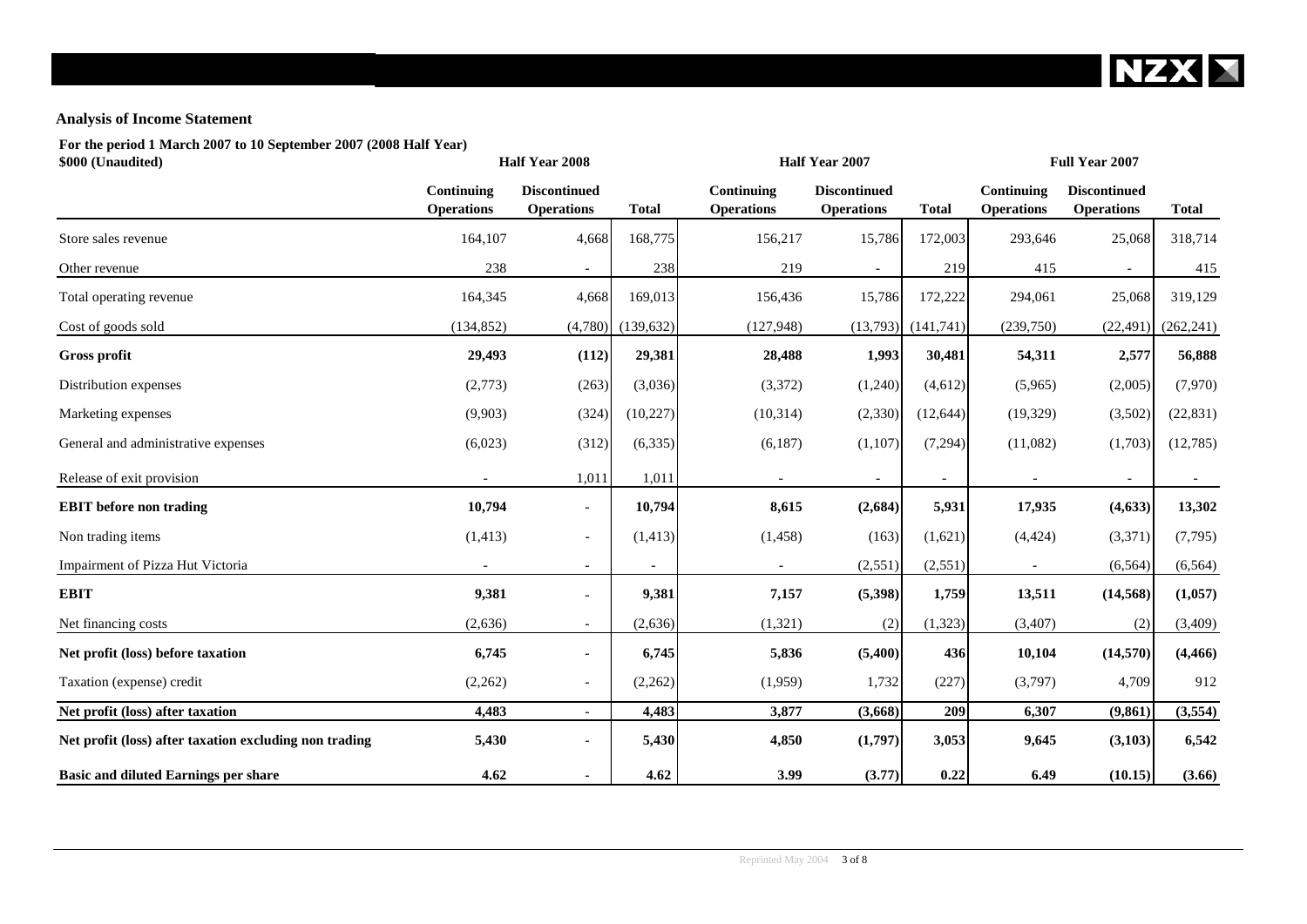

|      | [Note (VIII) attached has particular relevance for the preparation of this statement]    |                          | <b>CONSOLIDATED BALANCE SHEET</b> |                           |
|------|------------------------------------------------------------------------------------------|--------------------------|-----------------------------------|---------------------------|
|      |                                                                                          | At end of current        | As shown in last                  | <b>Half Year</b>          |
|      |                                                                                          | half year                | Annual Report under               | as shown in last          |
|      |                                                                                          | <b>Under NZIFRS</b>      | <b>NZIFRS</b>                     | <b>Half Yearly Report</b> |
|      |                                                                                          | \$NZ'000                 | \$NZ'000                          | under NZIFRS              |
| 9.   | <b>CURRENT ASSETS</b>                                                                    |                          |                                   | \$NZ'000                  |
|      | Cash<br>(a)                                                                              | 1,133                    | 1.100                             | 1,572                     |
|      | (b)<br>Trade and other receivables                                                       | 2,952                    | 2,185                             | 2,967                     |
|      | (c)<br>Investments                                                                       |                          |                                   |                           |
|      | (d)<br>Inventories                                                                       | 2,136                    | 2,022                             | 2,080                     |
|      | assets classified as held for sale<br>(e)                                                | 108                      | 437                               | 5,108                     |
|      | <b>TOTAL CURRENT ASSETS</b>                                                              | 6,329                    | 5,744                             | 11,727                    |
|      |                                                                                          |                          |                                   |                           |
| 9.1  | <b>NON-CURRENT ASSETS</b>                                                                |                          |                                   |                           |
|      | Trade receivables<br>(a)                                                                 | $\overline{\phantom{a}}$ |                                   |                           |
|      | Investments<br>(b)                                                                       |                          |                                   | ×.                        |
|      | (c)<br>Inventories                                                                       |                          |                                   |                           |
|      | Property, plant and equipment<br>(d)                                                     | 80,155                   | 82,006                            | 77,344                    |
|      | Goodwill<br>(e)                                                                          | 22,678                   | 22,678                            | 23,839                    |
|      | Deferred taxation assets<br>(f)                                                          | 880                      | 2,098                             | 1,538                     |
|      | Other intangible assets<br>(g)                                                           | 7,907                    | 5,208                             | 5,372                     |
|      | (h)<br>Other assets, non current                                                         |                          |                                   |                           |
| 9.2  | <b>TOTAL NON- CURRENT ASSETS</b>                                                         | 111.620                  | 111.990                           | 108,093                   |
| 9.3  | <b>TOTAL ASSETS</b>                                                                      | 117,949                  | 117,734                           | 119,820                   |
| 9.4  | <b>CURRENT LIABILITIES</b>                                                               |                          |                                   |                           |
|      | <b>Trade Creditors</b><br>(a)                                                            | 11,343                   | 8,732                             | 13,110                    |
|      | (b)<br>Income in advance, current                                                        | 1,313                    | 1,268                             | 1,074                     |
|      | Secured loans<br>(c)                                                                     |                          |                                   |                           |
|      | Unsecured loans<br>(d)                                                                   | 815                      | 795                               | 624                       |
|      | Provisions, current<br>(e)                                                               | 429                      | 600                               | 742                       |
|      | Other liabilities, current<br>(f)                                                        | 14,434                   | 15,818                            | 14,210                    |
|      | Liabilities classified as held for sale<br>(g)                                           | 1,466                    | 3,530                             | 3,200                     |
|      | <b>TOTAL CURRENT LIABILITIES</b>                                                         | 29,800                   | 30,743                            | 32,960                    |
|      |                                                                                          |                          |                                   |                           |
| 9.5  | <b>NON- CURRENT LIABILITIES</b>                                                          |                          |                                   |                           |
|      | Accounts payable, non-current<br>(a)                                                     |                          |                                   | $\overline{\phantom{a}}$  |
|      | Secured loans<br>(b)                                                                     | 48,440<br>304            | 48,580                            | 43,385                    |
|      | Unsecured loans<br>(c)                                                                   |                          | 591                               | 723<br>3,533              |
|      | Provisions, non-current<br>(d)                                                           | 5,020                    | 5,189                             |                           |
|      | Deferred Taxation Liability, non-current<br>(e)<br>(f)<br>Other liabilities, non-current |                          | $\sim$                            | $\mathcal{L}$             |
|      | <b>TOTAL NON-CURRENT LIABILITIES</b>                                                     | 53.764                   | 54,360                            | 47,641                    |
| 9.6  |                                                                                          |                          |                                   |                           |
| 9.7  | <b>TOTAL LIABILITIES</b>                                                                 | 83,564                   | 85,103                            | 80,601                    |
| 9.8  | <b>NET ASSETS</b>                                                                        | 34,385                   | 32,631                            | 39,219                    |
| 9.9  | <b>SHAREHOLDERS' EQUITY</b>                                                              |                          |                                   |                           |
|      | Share capital (optional)<br>(a)                                                          | 25,622                   | 25,622                            | 25,616                    |
|      | Reserves (optional)<br>(b)<br>Revaluation reserve<br>(i)                                 |                          |                                   |                           |
|      | (ii)<br>Other reserves                                                                   | 371                      | 187                               | 592                       |
|      | Retained Surplus (accumulated Deficit) (optional)<br>(c)                                 | 8,392                    | 6,822                             | 13,011                    |
|      | SHAREHOLDERS' EQUITY ATTRIBUTABLE TO MEMBERS OF THE                                      |                          |                                   |                           |
| 9.10 | <b>LISTED ISSUER</b>                                                                     |                          |                                   |                           |
|      | Minority equity interests in subsidiaries<br>(a)                                         |                          |                                   |                           |
| 9.11 | TOTAL SHAREHOLDERS' EQUITY                                                               | 34,385                   | 32,631                            | 39,219                    |
|      | Returns on Assets (%) (EBIT divided by Total Assets)<br>(a)                              | 8.0%                     | (0.9)%                            | 1.5%                      |
|      | Return on Equity (%) (Net Income divided by Shareholders' Equity)<br>(b)                 | 13.0%                    | (10.9)%                           | 0.5%                      |
|      | Debt to Equity Ratio (%) (Total Liabilities divided by Shareholders')<br>(c)             | 243.0%                   | 260.8%                            | 205.5%                    |
|      | Equity)                                                                                  |                          |                                   |                           |
|      | Net Tangible Assets per security (Net Tangible Assets divided by<br>(d)                  | 3.9 <sub>c</sub>         | 4.9c                              | 10.3c                     |
|      | number of shares (in cents)                                                              |                          |                                   |                           |

|     |                                                          | CONSOLIDATED STATEMENT OF CASH FLOWS FOR HALF YEAR |                        |  |
|-----|----------------------------------------------------------|----------------------------------------------------|------------------------|--|
| 10. | CASH FLOWS RELATING TO OPERATING ACTIVITIES              | Current                                            | Previous corresponding |  |
|     |                                                          | half year                                          | half year              |  |
|     |                                                          | <b>Under NZIFRS</b>                                | <b>Under NZIFRS</b>    |  |
|     |                                                          | \$NZ'000                                           | \$NZ'000               |  |
|     | Receipts from customers<br>(a)                           | 169.581                                            | 172.661                |  |
|     | Interest received<br>(b)                                 | 19                                                 | 444                    |  |
|     | Dividends received<br>(c)                                |                                                    |                        |  |
|     | Payment to suppliers and employees<br>(d)                | (153, 343)                                         | (162, 377)             |  |
|     | Interest paid<br>(e)                                     | (2,870)                                            | (1,842)                |  |
|     | Income taxes paid<br>(f                                  |                                                    | (6)                    |  |
|     | Other cash flows relating to operating activities<br>(g) |                                                    |                        |  |

4 of 12 Reprinted May 2004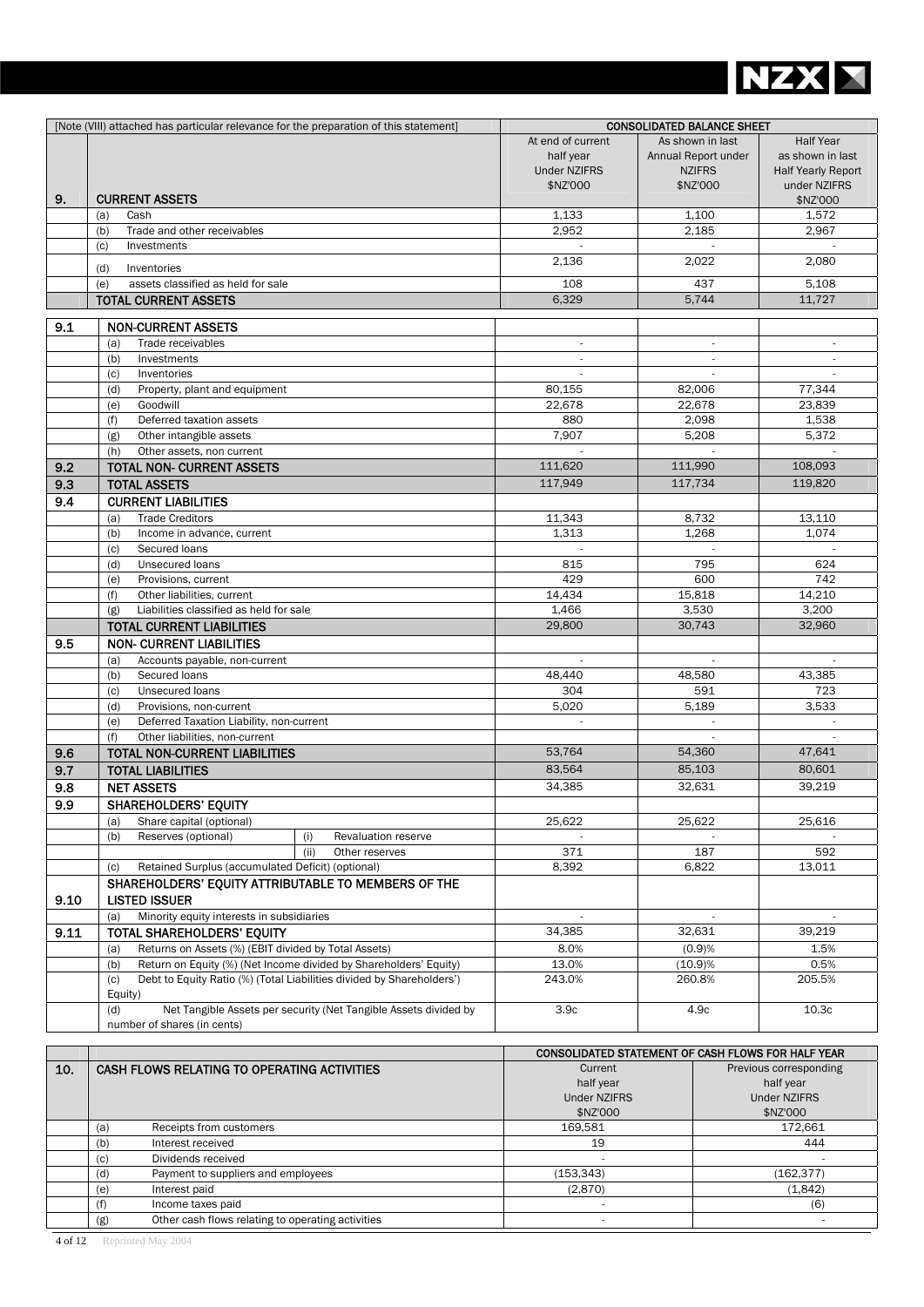|     | <b>NET OPERATING CASH FLOWS</b>                                        | 13,387                                                  | 8.880                                                                  |
|-----|------------------------------------------------------------------------|---------------------------------------------------------|------------------------------------------------------------------------|
|     |                                                                        |                                                         |                                                                        |
| 11. | CASH FLOWS RELATED TO INVESTING ACTIVITIES                             | Current<br>half year<br><b>Under NZIFRS</b><br>\$NZ'000 | Previous corresponding<br>half year<br><b>Under NZIFRS</b><br>\$NZ'000 |
|     | Cash proceeds from sale of property, plant and equipment<br>(a)        | 17                                                      | 46                                                                     |
|     | Cash proceeds from sale of equity investments<br>(b)                   |                                                         |                                                                        |
|     | Loans repaid by other entities<br>(c)                                  |                                                         |                                                                        |
|     | Cash paid for purchases of property, plant and equipment<br>(d)        | (8,089)                                                 | (12,001)                                                               |
|     | Interest paid - capitalised<br>(e)                                     |                                                         |                                                                        |
|     | Cash paid for purchases of equity investments<br>(f)                   |                                                         |                                                                        |
|     | Loans to other entitles<br>(g)                                         |                                                         |                                                                        |
|     | Other cash flows relating to investing activities<br>(h)               | (1,754)                                                 | (2, 722)                                                               |
|     | <b>NET INVESTING CASH FLOWS</b>                                        | (9.826)                                                 | (14.677)                                                               |
|     |                                                                        |                                                         |                                                                        |
| 12. | [See Note (IX) attached]<br>CASH FLOWS RELATED TO FINANCING ACTIVITIES | Current<br>half year<br><b>Under NZIFRS</b><br>\$NZ'000 | Previous corresponding<br>half year<br><b>Under NZIFRS</b><br>\$NZ'000 |
|     | Cash proceeds from issue of shares, options, etc<br>(a)                |                                                         | 40                                                                     |
|     | (b)<br><b>Borrowings</b>                                               |                                                         | 10,976                                                                 |
|     | Repayment of borrowings<br>(c)                                         | (407)                                                   |                                                                        |
|     | Dividend paid<br>(d)                                                   | (3, 121)                                                | (5, 751)                                                               |
|     | Other cash flows relating to financing activities<br>(e)               |                                                         |                                                                        |
|     | <b>NET FINANCING CASH FLOWS</b>                                        | (3,528)                                                 | 5,265                                                                  |

| 13. | [See Note (IX) attached]                    | Current             | Previous corresponding |
|-----|---------------------------------------------|---------------------|------------------------|
|     | NET INCREASE (DECREASE) IN CASH HELD        | half year           | half year              |
|     |                                             | <b>Under NZIFRS</b> | <b>Under NZIFRS</b>    |
|     |                                             | \$NZ'000            | \$NZ'000               |
|     |                                             | 33                  | (532)                  |
|     | Cash at beginning of half year<br>(a        | 1.100               | 2.033                  |
|     | Exchange rate adjustments<br>(b)            |                     |                        |
|     | Cash at end of half year<br>(C)             | 1.133               | 1.572                  |
| 14. | NON-CASH FINANCING AND INVESTING ACTIVITIES |                     |                        |

Provide details of financing and investing transactions which have had a material effect on group assets and liabilities but did not involve cash flows.

nil

| 15. | <b>RECONCILIATION OF CASH</b>                                               |                     |                        |
|-----|-----------------------------------------------------------------------------|---------------------|------------------------|
|     | For the purposes of the above statement of cash flows, cash includes        | Current             | Previous corresponding |
|     |                                                                             | half year           | half year              |
|     | Cash at the end of the half year as shown in the statement of cash flows is | <b>Under NZIFRS</b> | <b>Under NZIFRS</b>    |
|     | reconciled to the related items in the financial statements as follows:     | \$NZ'000            | \$NZ'000               |
|     | Cash on hand and at bank                                                    | 1.133               | 1.572                  |
|     | Deposits at call                                                            |                     |                        |
|     | Bank overdraft                                                              |                     |                        |
|     | Other (provide details eg. Term Deposits)                                   |                     |                        |
|     | TOTAL = CASH AT END OF HALF YEAR [Item 13(c)]                               | 1.133               | 1.572                  |

|      |                                                                                                                                                   | EOUITY ACCOUNTED EARNIGS FROM ASSOCIATES |                        |
|------|---------------------------------------------------------------------------------------------------------------------------------------------------|------------------------------------------|------------------------|
| 16.  | EQUITY ACCOUNTED INVESTMENTS IN ASSOCIATES                                                                                                        | Current                                  | Previous corresponding |
|      |                                                                                                                                                   | half year                                | half year              |
|      | Information attributable to the reporting group's share of investments in                                                                         | \$NZ'000                                 | \$NZ'000               |
|      | associates and other material interests to be disclosed by way of separate<br>note below (refer FRS-38 Accounting for Investments in Associates). |                                          |                        |
| 16.1 | <b>GROUP SHARE OF RESULTS OF ASSOCIATES</b>                                                                                                       |                                          |                        |
|      | OPERATING *SURPLUS (DEFICIT) BEFORE TAX<br>(a)                                                                                                    | nil                                      | nil                    |
|      | Less Tax<br>(b)                                                                                                                                   | nil                                      | nil                    |
|      | OPERATING *SURPLUS (DEFICIT) AFTER TAX<br>(c)                                                                                                     | nil                                      | nil                    |
|      | <b>Extraordinary items</b>                                                                                                                        | nil                                      | nil                    |
|      | NET *SURPLUS (DEFICIT) AND EXTRAORDINARY ITEMS AFTER TAX<br>(d)                                                                                   | nil                                      | nil                    |
| 16.2 | MATERIAL INTERESTS IN CORPORATIONS NOT BEING SUBSIDIARIES                                                                                         |                                          |                        |
|      | THE GROUP HAS A MATERIAL (FROM GROUP'S VIEWPOINT) INTEREST IN THE FOLLOWING CORPORATIONS:<br>(a)                                                  |                                          |                        |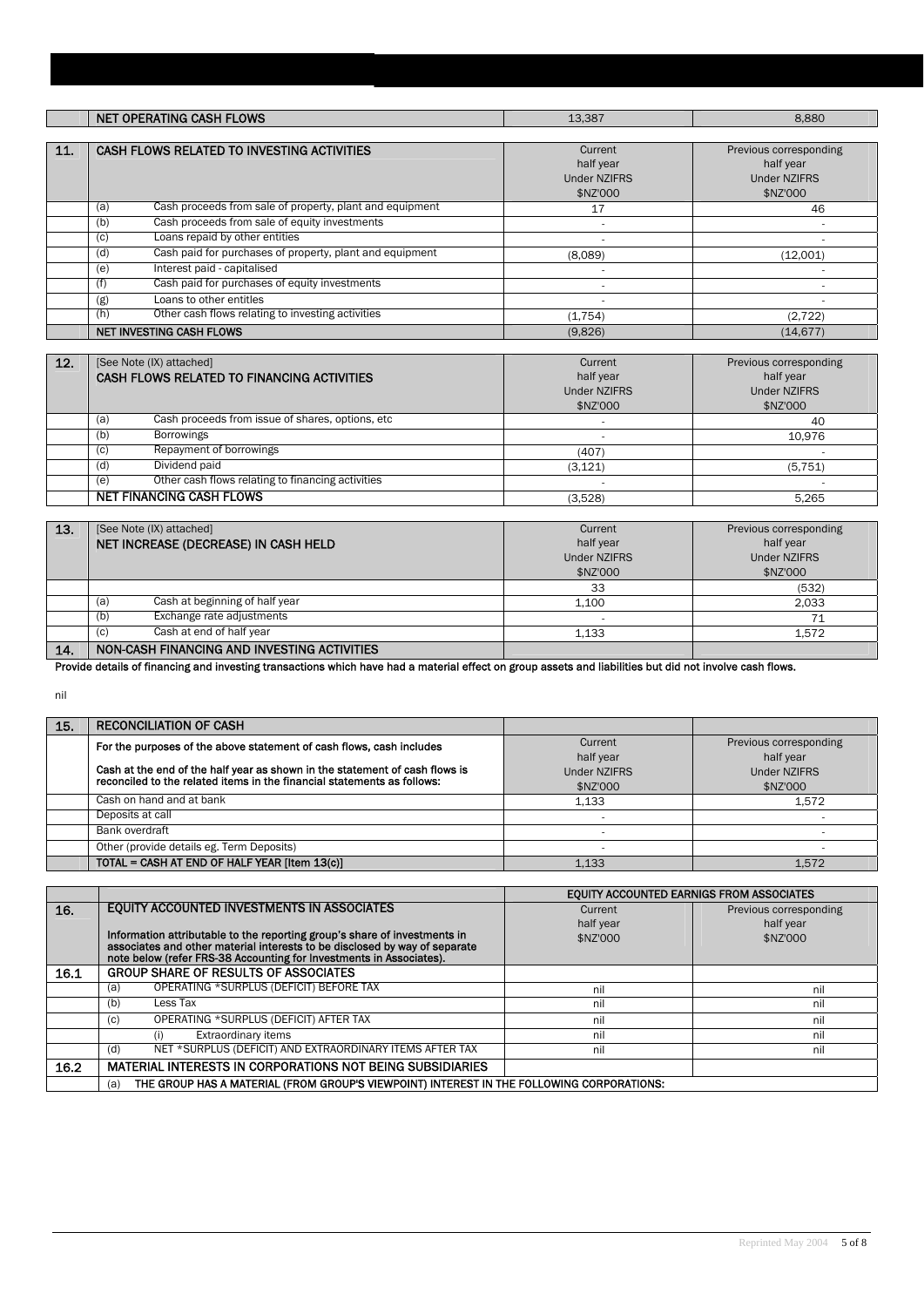

| Name                                  | Percentage of ordinary<br>shares held at end of<br>half year |                                        | Contribution to net<br>surplus (deficit) (item 1.5) |                                                    |
|---------------------------------------|--------------------------------------------------------------|----------------------------------------|-----------------------------------------------------|----------------------------------------------------|
| EQUITY ACCOUNTED<br><b>ASSOCIATES</b> | Current<br>half year                                         | Previous<br>corresponding<br>half year | Current<br>half year<br>\$NZ'000                    | Previous<br>corresponding<br>half year<br>\$NZ'000 |
|                                       |                                                              |                                        | <b>Equity Accounted in Current Year</b>             |                                                    |
|                                       |                                                              |                                        |                                                     |                                                    |
|                                       | nil                                                          | nil                                    | nil                                                 | nil                                                |
|                                       |                                                              |                                        |                                                     |                                                    |
|                                       |                                                              |                                        |                                                     |                                                    |
| OTHER MATERIAL INTERESTS              |                                                              |                                        | Not Equity Accounted in Current Year                |                                                    |
|                                       |                                                              |                                        |                                                     |                                                    |

|                                                                            | EQUITY ACCOUNTED EARNINGS FROM ASSOCIATES |                        |  |  |
|----------------------------------------------------------------------------|-------------------------------------------|------------------------|--|--|
|                                                                            | Current                                   | Previous corresponding |  |  |
|                                                                            | half year                                 | half year              |  |  |
|                                                                            | \$NZ'000                                  | \$NZ'000               |  |  |
| <b>INVESTMENT IN ASSOCIATES</b><br>(b)                                     |                                           |                        |  |  |
| Carrying value of investments in associates at beginning of half year      | nil                                       | nil                    |  |  |
| Share of changes in associates' post acquisition surpluses/and reserves:   | nil                                       | nil                    |  |  |
| Retained surplus                                                           | nil                                       | nil                    |  |  |
| Reserves                                                                   | nil                                       | nil                    |  |  |
| Net goodwill amortisation and impairment adjustments in the period         | nil                                       | nil                    |  |  |
| Less Dividends received in the period                                      | nil                                       | nil                    |  |  |
| Equity carrying value of investments at the end of half year               | nil                                       | nil                    |  |  |
| Amount of goodwill included in the carrying value at end of that half year |                                           |                        |  |  |

| 17.                             | ISSUED AND QUOTED SECURITIES AT END OF CURRENT HALF YEAR |                          |                          |                          |                          |        |                          |
|---------------------------------|----------------------------------------------------------|--------------------------|--------------------------|--------------------------|--------------------------|--------|--------------------------|
|                                 | <b>Category of Securities</b>                            | <b>Issued</b>            | <b>Number</b>            | Quoted                   | Number                   | Cents  | Paid-Up Value            |
|                                 |                                                          |                          |                          |                          |                          |        | (if not fully paid)      |
|                                 | <b>PREFERENCE SHARES:</b>                                |                          |                          |                          |                          |        |                          |
|                                 |                                                          |                          |                          |                          |                          |        |                          |
| #(Description)                  |                                                          |                          |                          |                          |                          |        |                          |
|                                 |                                                          |                          |                          |                          |                          |        |                          |
| Issued during current half year |                                                          | $\overline{\phantom{a}}$ | $\overline{\phantom{a}}$ |                          | $\overline{\phantom{a}}$ | $\sim$ | $\overline{\phantom{a}}$ |
|                                 | <b>ORDINARY SHARES</b>                                   |                          |                          |                          |                          |        |                          |
|                                 | Balance as at 28/02/07                                   | 97,128,956               |                          | 97,128,956               |                          |        |                          |
|                                 | Issued during current half year                          | $\overline{\phantom{a}}$ |                          | $\overline{\phantom{a}}$ |                          |        |                          |
|                                 | Balance as at 10/09/07                                   | 97,128,956               |                          | 97,128,956               |                          |        |                          |
|                                 |                                                          |                          |                          |                          |                          |        |                          |
| <b>CONVERTIBLE NOTES</b>        |                                                          |                          |                          |                          |                          |        |                          |
| # (Description)                 |                                                          |                          |                          |                          |                          |        |                          |
|                                 | Issued during current half year                          |                          | $\overline{\phantom{a}}$ |                          | ۰                        |        |                          |

| <b>OPTIONS:</b>                                  |                                       |                       |                    |
|--------------------------------------------------|---------------------------------------|-----------------------|--------------------|
|                                                  |                                       | <b>Exercise Price</b> | <b>Expiry Date</b> |
| Senior Executives (issued 01/07/97)              | 852,271<br>$\sim$                     | \$2.42                | 30/6/07            |
| (expired)                                        | (852, 271)                            |                       |                    |
| Balance 01/07/97 options unexercised at 10/09/07 | ۰                                     |                       |                    |
|                                                  |                                       |                       |                    |
| Staff Sharegrowth Scheme (issued 05/06/97)       | 546,213<br>$\blacksquare$             | \$2.20                | 30/6/07            |
| (forfeited)                                      | (387, 981)                            |                       |                    |
| (expired)                                        | (158, 232)                            |                       |                    |
| Balance 05/06/97 options unexercised at 10/09/07 | $\qquad \qquad \blacksquare$          |                       |                    |
|                                                  |                                       |                       |                    |
| Staff Sharegrowth Scheme (issued 31/8/98)        | 1,318,062<br>$\overline{\phantom{a}}$ | \$0.94                | 30/6/08            |
| (exercised 1999)                                 | (2, 448)                              |                       |                    |
| (exercised 2000)                                 | (20, 430)                             |                       |                    |
| (exercised 2001)                                 | (124, 256)                            |                       |                    |
| (exercised 2002)                                 | (169, 160)                            |                       |                    |
| (exercised 2003)                                 | (61, 869)                             |                       |                    |
| (exercised 2004)                                 | (66, 198)                             |                       |                    |
| (exercised 2005)                                 | (30, 264)                             |                       |                    |
| (exercised 2006)                                 | (19,603)                              |                       |                    |
| (exercised 2007)                                 |                                       |                       |                    |
| (forfeited)                                      | (648, 537)                            |                       |                    |
| Balance 31/8/98 options unexercised at 10/09/07  | 175,297                               |                       |                    |
|                                                  |                                       |                       |                    |
| Staff Sharegrowth Scheme (issued 15/9/99)        | 1,078,467<br>$\overline{\phantom{a}}$ | \$1.32                | 30/6/09            |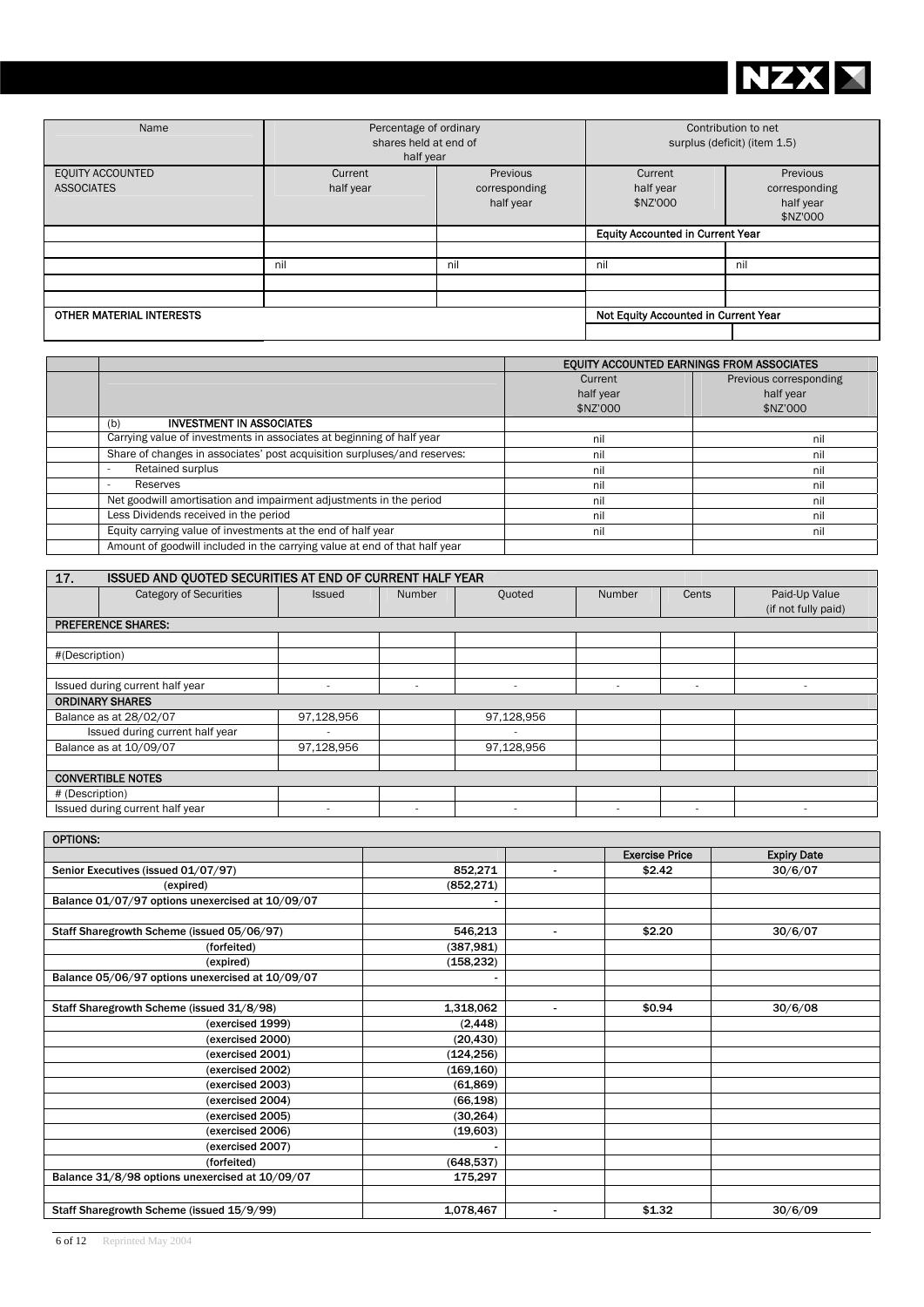| (exercised 2001) | (62,099)   |  |
|------------------|------------|--|
| (exercised 2002) | (103, 896) |  |
| (exercised 2003) |            |  |
| (exercised 2004) |            |  |
| (averciced 2005) | (37.933)   |  |

| (exercised 2005)                                    | (37, 233)                |                |        |         |
|-----------------------------------------------------|--------------------------|----------------|--------|---------|
| (exercised 2006)                                    |                          |                |        |         |
| (exercised 2007)                                    |                          |                |        |         |
| (forfeited)                                         | (619, 204)               |                |        |         |
| Balance 15/9/99 options unexercised as at 10/09/07  | 256,035                  |                |        |         |
|                                                     |                          |                |        |         |
| Staff Sharegrowth Scheme (issued 11/9/00)           | 1,494,368                | $\blacksquare$ | \$1.05 | 30/6/10 |
| (exercised 2001)                                    | (51, 122)                |                |        |         |
| (exercised 2002)                                    | (123, 148)               |                |        |         |
| (exercised 2003)                                    | (54, 743)                |                |        |         |
| (exercised 2004)                                    | (82, 730)                |                |        |         |
| (exercised 2005)                                    | (95, 590)                |                |        |         |
| (exercised 2006)                                    | (25,950)                 |                |        |         |
| $\overline{(exercised 2007)}$                       |                          |                |        |         |
| (forfeited)                                         | (758, 107)               |                |        |         |
| Balance 11/9/00 options unexercised as at 10/09/07  | 302,978                  |                |        |         |
|                                                     |                          |                |        |         |
| Staff Sharegrowth Scheme (issued 12/9/01)           | 1,010,122                | $\blacksquare$ | \$1.50 | 30/6/11 |
| (exercised 2002)                                    | (40, 816)                |                |        |         |
| (exercised 2003)                                    | $\overline{\phantom{a}}$ |                |        |         |
| (exercised 2004)                                    | $\blacksquare$           |                |        |         |
| (exercised 2005)                                    | (35, 202)                |                |        |         |
| (exercised 2006)                                    |                          |                |        |         |
| (exercised 2007)                                    |                          |                |        |         |
| (forfeited)                                         | (581, 917)               |                |        |         |
|                                                     | 352,187                  |                |        |         |
| Balance 12/09/01 options unexercised as at 10/09/07 |                          |                |        |         |
|                                                     |                          |                |        |         |
| Staff Sharegrowth Scheme (issued 13/9/02)           | 905,128                  | $\blacksquare$ | \$1.85 | 30/6/12 |
| (exercised 2002)                                    | $\overline{\phantom{a}}$ |                |        |         |
| (exercised 2003)                                    | $\blacksquare$           |                |        |         |
| (exercised 2004)                                    | $\blacksquare$           |                |        |         |
| (exercised 2005)                                    | $\overline{a}$           |                |        |         |
| (exercised 2006)                                    | $\sim$                   |                |        |         |
| (exercised 2007)                                    | $\sim$                   |                |        |         |
| (forfeited)                                         | (559, 985)               |                |        |         |
| Balance 13/09/02 options unexercised as at 10/09/07 | 345,143                  |                |        |         |
|                                                     |                          |                |        |         |
| Staff Sharegrowth Scheme (issued 23/9/03)           | 1,228,423                | $\omega$       | \$1.39 | 30/6/13 |
| (exercised 2003)                                    |                          |                |        |         |
| (exercised 2004)                                    | $\blacksquare$           |                |        |         |
| (exercised 2005)                                    | (34, 486)                |                |        |         |
| (exercised 2006)                                    | $\overline{\phantom{a}}$ |                |        |         |
| (exercised 2007)                                    |                          |                |        |         |
| (forfeited)                                         | (631, 275)               |                |        |         |
| Balance 23/09/03 options unexercised as at 10/09/07 | 562,662                  |                |        |         |
|                                                     |                          |                |        |         |
| Issued during current half year                     | nil                      |                |        |         |
|                                                     |                          |                |        |         |
| DEBENTURES - Total only:                            |                          | \$             |        |         |
| <b>UNSECURED NOTES - Totals only:</b>               |                          | \$             |        |         |
| <b>OTHER SECURITIES</b>                             |                          | \$             | \$     |         |
|                                                     |                          |                |        |         |

# Description includes rate of dividend or interest and any redemption or conversion rights together with the prices and dates thereof.

| 18. | <b>COMMENTS BY DIRECTORS</b> If no report in any section, state NIL. If insufficient space below, provide details in the pages attached to this report.             |
|-----|---------------------------------------------------------------------------------------------------------------------------------------------------------------------|
|     | Material factors affecting the revenues and expenses of the group for the current half year<br>(a)                                                                  |
|     | Refer attached report.                                                                                                                                              |
|     | Significant trends or events since end of current half year<br>(b)                                                                                                  |
|     | Refer attached report.                                                                                                                                              |
|     | Changes in accounting policies since last Annual Report and/ or last Half Yearly Report to be disclosed<br>(C)                                                      |
|     | NIL                                                                                                                                                                 |
|     | (d)<br>Critical Accounting Policies – Management believes the following to be critical accounting policies. That is they are both important to the portrayal of the |
|     | Issuer's financial condition and results, as they require management to make judgments and estimates about matters that they are inherently uncertain               |
|     | NIL                                                                                                                                                                 |
|     | Management's discussion and analysis of financial condition, result, and/or operations (optional) - this section should contain forward looking<br>(e)              |
|     | statements that should outline where these involved risk and uncertainty.                                                                                           |
|     | Refer attached report.                                                                                                                                              |
|     | <b>Other Comments</b><br>(f)                                                                                                                                        |